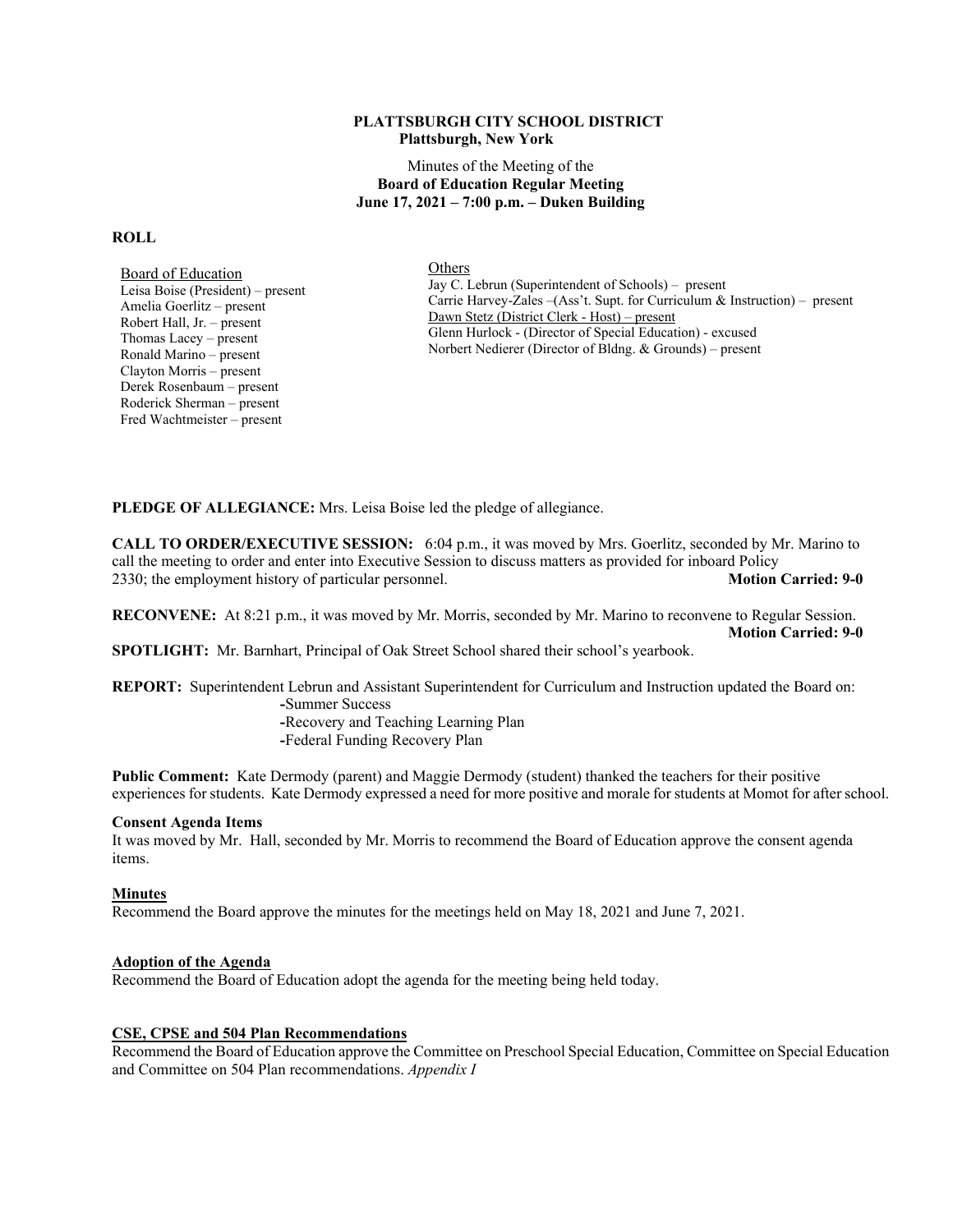#### **Personnel Probationary/Miscellaneous Appointments Probationary Appointments**

Recommend the Board of Education appoint the following probationary/Miscellaneous appointments:

| <b>EMPLOYEE</b>  | <b>POSITION/TENURE</b>    | <b>GRADES/</b> | <b>EFFECTIVE</b>  | <b>PAY RATE</b>                                       | <b>COMMENTS</b>                      |
|------------------|---------------------------|----------------|-------------------|-------------------------------------------------------|--------------------------------------|
|                  | <b>AREA</b>               | DEPT.          | DATE              |                                                       |                                      |
| Jori Lagree      | <b>Elementary Teacher</b> | <b>TBD</b>     | September 1, 2021 | Salary of<br>$$48,561$ (step<br>1 M                   | 4-year probationary<br>appointment.  |
| Molly Purcell    | <b>Elementary Teacher</b> | <b>TBD</b>     | September 1, 2021 | Salary of<br>\$48,561 (step)<br>1 M                   | 4-year probationary<br>appointment.  |
| Sierra Caramia   | Occupational Therapist    | Momot          | September 1, 2021 | Salary of<br>\$51,825<br>(step $1 M+30$ )             | 26-week probationary<br>appointment. |
| Lauren Beauchamp | Music Teacher             | Momot          | September 1, 2021 | Salary of<br>\$43,665<br>$(\text{step 1 B})$          | 4-year probationary<br>appointment.  |
| MaryKate Krol    | Physical Education        | Momot/SMS      | September 1, 2021 | Salary of<br>\$58,353<br>$(\text{step } 7 \text{ M})$ | 3-year probationary<br>appointment.  |
| Abbie Miller     | Math Teacher              | <b>SMS</b>     | September 1, 2021 | Salary of<br>\$50,193                                 | 4-year probationary<br>appointment.  |
| Cody Fulmer      | <b>ELA</b> Teacher        | <b>SMS/PHS</b> | September 1, 2021 | Salary of<br>\$48,561 (step)<br>1 M                   | 4-year probationary<br>appointment.  |
| Scott Ferris     | School Monitor            | Oak            | June 18, 2021     | \$12.64/hour                                          | 52-week probationary<br>appointment. |

# 2) **Special Education Summer Services - 2021**

Recommend the Board of Education approve the following staff members for the 2021 Special Education Extended School Year (ESY) services, which will run Mondays- Thursdays, from 9- 11:30 am, from July 5, 2021-August 12, 2021:

| Program:            | <b>Contract Title:</b>    | <b>Staff Members:</b> | <b>Hourly Wage:</b>         | <b>Total Hours:</b> |
|---------------------|---------------------------|-----------------------|-----------------------------|---------------------|
| Special Education   | Teacher                   | Kristy Clark          | Per Negotiated              | Up to 60 Hours      |
| <b>ESY Services</b> |                           | Jessica Colburn       | Contract for Student        | Each                |
|                     |                           | <b>Tracy Hosler</b>   | <b>Contact Hours</b>        |                     |
|                     |                           | Lisa Kelley           |                             |                     |
|                     |                           | Jennifer Stone        |                             |                     |
| Special Education   | <b>Teaching Assistant</b> | Elizabeth Church      | Per Negotiated              | Up to 60 Hours      |
| <b>ESY Services</b> |                           | <b>Stacy Edwards</b>  | <b>Contract for Student</b> | Each                |
|                     |                           | Patricia Hartshorn    | <b>Contact Hours</b>        |                     |
|                     |                           | Pamela Macey          |                             |                     |
|                     |                           | Elizabeth Christon    |                             |                     |
| Special Education   | Nurse                     | Sandy Miller          | Per Negotiated              | Up to 108 Hours     |
| <b>ESY Services</b> |                           |                       | <b>Contract for Student</b> |                     |
|                     |                           |                       | <b>Contact Hours</b>        |                     |
| Special Education   | Student Aide              | Christina Coryea      | Per Negotiated              | Up to 60 Hours      |
| <b>ESY Services</b> |                           | Carrie Desiletts      | Contract                    | Each                |
|                     |                           | Nicole Dutton         |                             |                     |
|                     |                           | Susan LaMora          |                             |                     |
|                     |                           | Rhonda Trombly-       |                             |                     |
|                     |                           | O'Hagan               |                             |                     |
|                     |                           | Chris Winterbottom    |                             |                     |
| Special Education   | <b>Related Service</b>    | Margret Felty         | Per Negotiated              | Up to 60 Hours      |
| <b>ESY Services</b> | Provider                  | (Speech)              | <b>Contract for Student</b> |                     |
|                     |                           |                       | <b>Contact Hours</b>        |                     |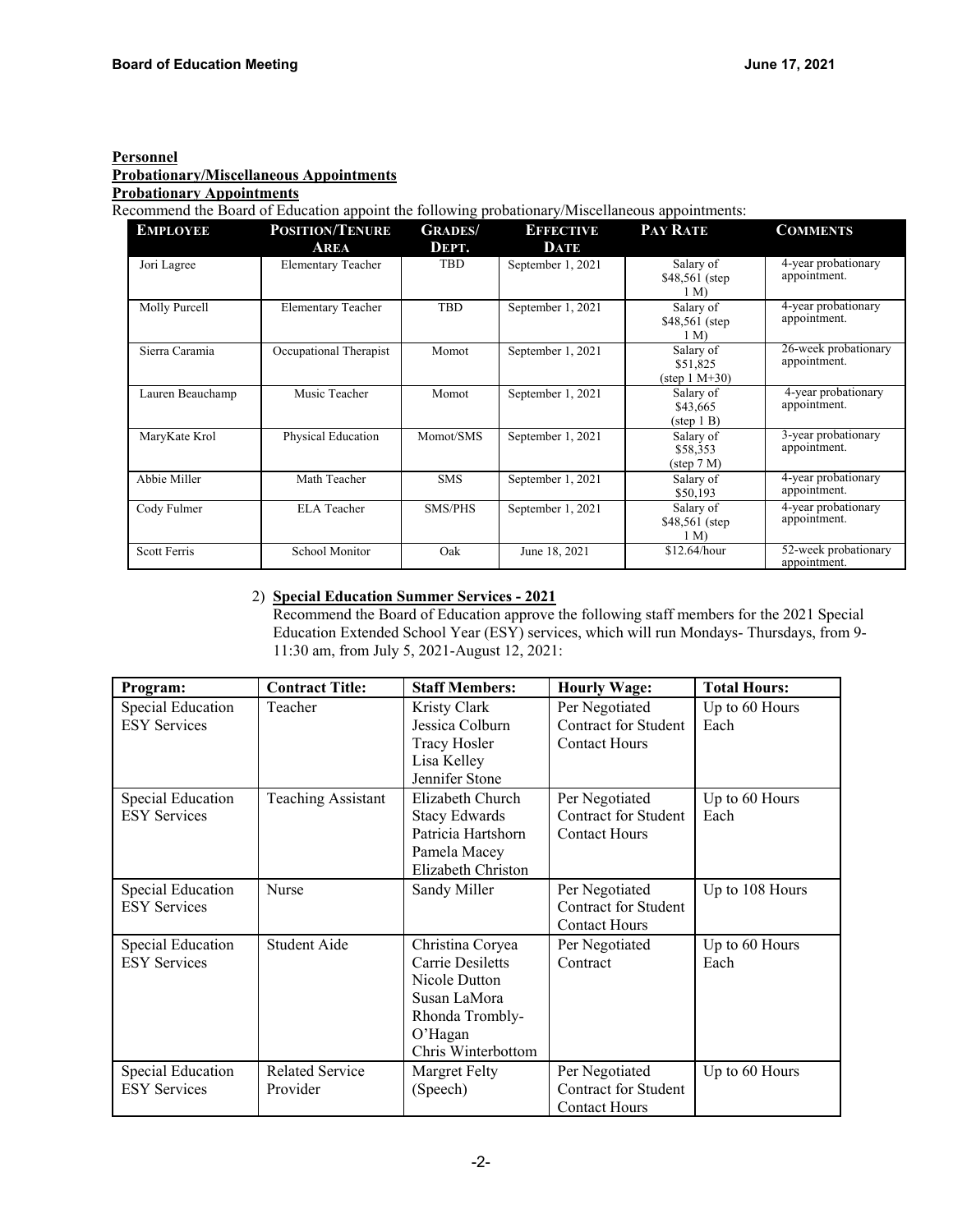| Program:            | <b>Contract Title:</b>     | <b>Staff Members:</b> | <b>Hourly Wage:</b>         | <b>Total Hours:</b> |
|---------------------|----------------------------|-----------------------|-----------------------------|---------------------|
|                     |                            |                       |                             |                     |
| Special Education   | <b>Bus Monitor</b>         | Tina Simpson          | Per Negotiated              | Up to 120 Hours     |
| <b>ESY Services</b> |                            |                       | Contract                    |                     |
| Special Education   | <b>Substitute Teachers</b> | Michele Dupree        | Per Negotiated              | As Needed           |
| <b>ESY Services</b> |                            |                       | <b>Contract for Student</b> |                     |
|                     |                            |                       | <b>Contact Hours</b>        |                     |
| Special Education   | <b>Substitute Teaching</b> | <b>Tammy Daniels</b>  | Per Negotiated              | As Needed           |
| <b>ESY Services</b> | Assistant                  | Cheryl Pecore         | <b>Contract for Student</b> |                     |
|                     |                            | Nanette Rogers        | <b>Contact Hours</b>        |                     |
| Special Education   | Substitute Related         | <b>Beth Dumas</b>     | Per Negotiated              | As Needed           |
| <b>ESY Services</b> | Service Provider           | (Speech)              | <b>Contract for Student</b> |                     |
|                     |                            |                       | <b>Contact Hours</b>        |                     |
| Special Education   | Substitute Student         | Christina Holland     | Per Negotiated              | As Needed           |
| <b>ESY Services</b> | Aide                       |                       | Contract                    |                     |

# **Summer School Bus Driver/Monitor**

Recommend the Board approve the following bus drivers for CVES Summer School, which is scheduled for July 5, 2021 – August 13, 2021.

> Tina Simpson, Bus Monitor @ \$20.23/hour, 3.5 hours/day Joyce Charland, Bus Driver  $\omega$ , \$25.85/hour, 3.5 hours/day (July 6-16, 2021) TBD, Bus Driver @ \$20.00/hour, 3.5 hours/day (July 19-August 13, 2021)

# **Summer School - 2021**

Recommend the Board of Education approve the following summer instruction for our targeted academic support. Summer Success will run from July 5, 2021-August 13, 2021 and be held on Monday-Thursday each week.

| <b>Faculty Member</b>     | <b>Assignment</b>                         | <b>Number of hours/Dates</b>              | <b>Hourly Wage</b>                                   |
|---------------------------|-------------------------------------------|-------------------------------------------|------------------------------------------------------|
| Christopher<br>Hartmann   | <b>SMS</b> Social Studies Office<br>Hours | Thursdays only from 10:00<br>$AM-1:00$ PM | Per Negotiated Contract<br>for Student Contact Hours |
| <b>TBD</b>                | PHS Social Studies Office<br>Hours        | Thursdays only from 10:00<br>$AM-1:00$ PM | Per Negotiated Contract<br>for Student Contact Hours |
| <b>Andrew Ducharme</b>    | <b>SMS ELA Office Hours</b>               | Thursdays only from 10:00<br>$AM-1:00 PM$ | Per Negotiated Contract<br>for Student Contact Hours |
| Erica Buskey              | PHS ELA Office Hours                      | Thursdays only from 10:00<br>$AM-1:00$ PM | Per Negotiated Contract<br>for Student Contact Hours |
| Anna LaHart               | PHS Math Office Hours                     | Thursdays only from 10:00<br>$AM-1:00 PM$ | Per Negotiated Contract<br>for Student Contact Hours |
| Jason Nisoff              | <b>SMS Math Office Hours</b>              | Thursdays only from 10:00<br>$AM-1:00 PM$ | Per Negotiated Contract<br>for Student Contact Hours |
| Kate Relation             | PHS Science Office Hours                  | Thursdays only from 10:00<br>AM-1:00 PM   | Per Negotiated Contract<br>for Student Contact Hours |
| Hannah Bouyadi            | <b>SMS</b> Science Office Hours           | Thursdays only from 10:00<br>$AM-1:00$ PM | Per Negotiated Contract<br>for Student Contact Hours |
| Brenda Bieber             | Secondary Core Replacement<br>(Language!) | Monday-Thursday from 10:00-<br>$11:30$ AM | Per Negotiated Contract<br>for Student Contact Hours |
| Courtney<br>McGowan       | Elementary Math Grade K                   | Monday-Thursday from 8:30-<br>9:30 AM     | Per Negotiated Contract<br>for Student Contact Hours |
| Megan Duquette            | Elementary Math Grade 1                   | Monday-Thursday from 8:30-<br>$9:30$ AM   | Per Negotiated Contract<br>for Student Contact Hours |
| Jessica Dunn-<br>Williams | Elementary Math Grade 2                   | Monday-Thursday from 8:30-<br>9:30 AM     | Per Negotiated Contract<br>for Student Contact Hours |
| Paul Cole                 | Elementary Math Grade 3                   | Monday-Thursday from 8:30-<br>9:30 AM     | Per Negotiated Contract<br>for Student Contact Hours |
|                           |                                           |                                           |                                                      |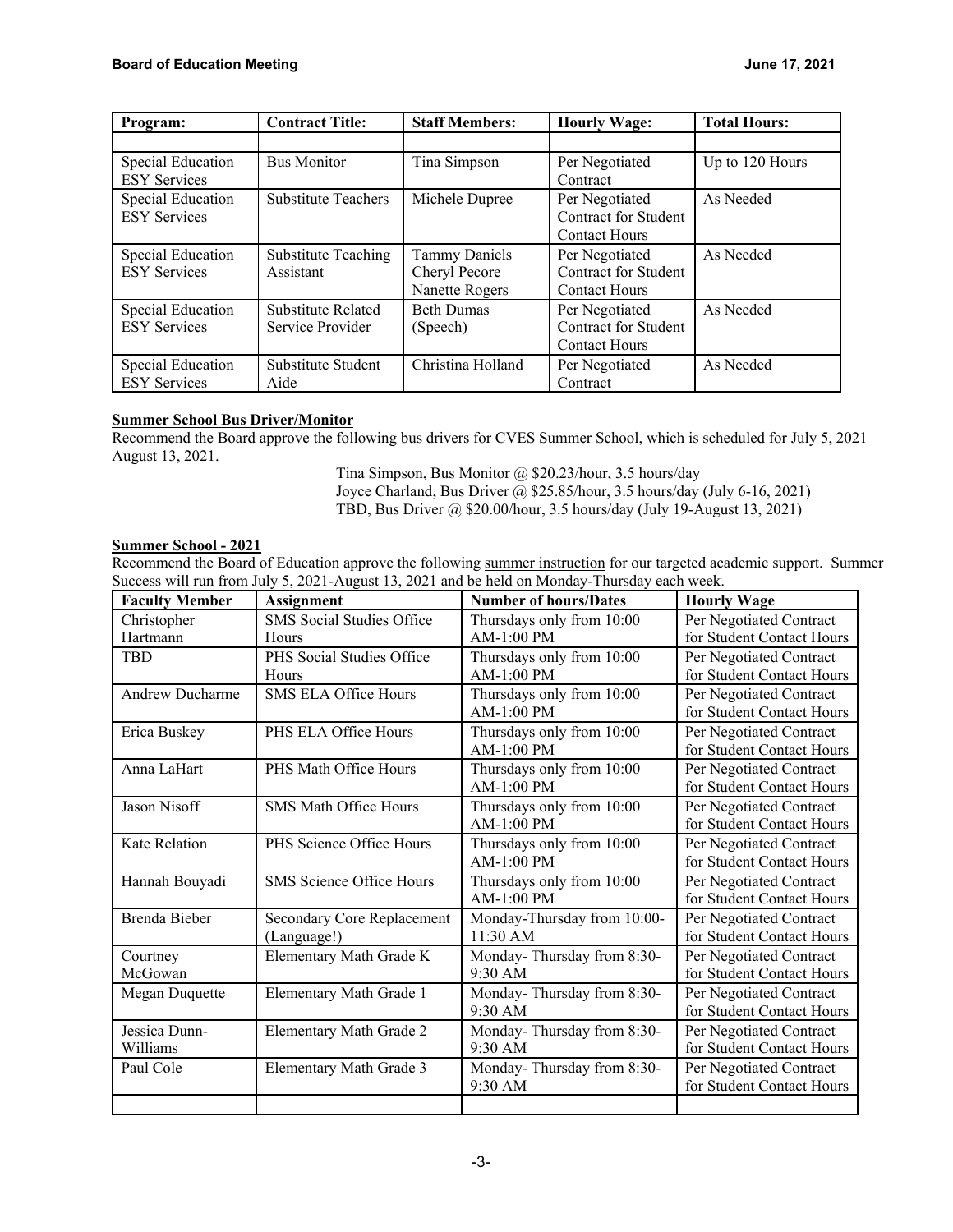| <b>Faculty Member</b> | <b>Assignment</b>          | <b>Number of hours/Dates</b>             | <b>Hourly Wage</b>                                   |
|-----------------------|----------------------------|------------------------------------------|------------------------------------------------------|
| Jenna Hayden          | Elementary Math Grade 4    | Monday-Thursday from 8:30-<br>$9:30$ AM  | Per Negotiated Contract<br>for Student Contact Hours |
| Jason Nisoff          | Elementary Math Grade 5    | Monday-Thursday from 8:30-<br>9:30 AM    | Per Negotiated Contract<br>for Student Contact Hours |
| Paul Cole             | <b>Elementary Core</b>     | Monday-Thursday $-9:30-$                 | Per Negotiated Contract                              |
|                       | Replacement                | 12:30 PM                                 | for Student Contact Hours                            |
| Michelle Walpole      | <b>Elementary Core</b>     | Monday-Thursday $-9:30-$                 | Per Negotiated Contract                              |
|                       | Replacement                | 12:30 PM                                 | for Student Contact Hours                            |
| Jessica Dunn-         | <b>Elementary Core</b>     | Monday-Thursday $-9:30-$                 | Per Negotiated Contract                              |
| Williams              | Replacement                | 12:30 PM                                 | for Student Contact Hours                            |
| Megan Duquette        | <b>Elementary Core</b>     | Monday-Thursday - 9:30-                  | Per Negotiated Contract                              |
|                       | Replacement                | 12:30 PM                                 | for Student Contact Hours                            |
| Jenna Hayden          | <b>Elementary Core</b>     | Monday-Thursday - 9:30-                  | Per Negotiated Contract                              |
|                       | Replacement                | 12:30 PM                                 | for Student Contact Hours                            |
| Sarah Burleigh        | <b>Elementary Core</b>     | Monday-Thursday $-9:30-$                 | Per Negotiated Contract                              |
|                       | Replacement                | 12:30 PM                                 | for Student Contact Hours                            |
| Tedi Bourg            | <b>Elementary Core</b>     | Monday-Thursday $-9:30-$                 | Per Negotiated Contract                              |
|                       | Replacement                | 12:30 PM                                 | for Student Contact Hours                            |
| Valeri Raugi          | PHS Credit Recovery        | Monday-Thursday from 10:00<br>AM-1:00 PM | Per Negotiated Contract<br>for Student Contact Hours |
| Nicole Rock           | <b>SMS Credit Recovery</b> | Monday-Thursday from 10:00<br>AM-1:00 PM | Per Negotiated Contract<br>for Student Contact Hours |
| Nanette Rogers        | <b>Facilitated Play</b>    | Monday-Thursday from 9:00-<br>11:00 AM   | Per Negotiated Contract<br>for Student Contact Hours |

Summer Success will run from July 5, 2021-August 13, 2021 and be held on Monday- Thursday each week. I have identified two individuals. The first individual will provide coordination and pre-planning that needs to occur prior to July  $5<sup>th</sup>$ . The second individual will manage summer school for the six weeks.

| <b>Faculty Member</b> | <b>Assignment</b>                 | <b>Number of hours/Dates</b> | <b>Hourly Wage</b>           |
|-----------------------|-----------------------------------|------------------------------|------------------------------|
| Rosemary              | Summer Success Coordinator        | Not to exceed 45 hours       | Per Negotiated Contract for  |
| Manchester            | Planning                          |                              | Non-Student Contact          |
|                       |                                   |                              | Hours                        |
| Shasta Whitford       | <b>Summer Success Coordinator</b> | Monday-Thursday from 8:00    | Per Negotiated Contract for  |
|                       | during summer school hours        | $AM-1:30$ PM                 | <b>Student Contact Hours</b> |

#### IT Programmers

| <b>Building</b> | Topic                | Name                      | <b>Hourly Wage</b> | Number of hours/days                                |
|-----------------|----------------------|---------------------------|--------------------|-----------------------------------------------------|
| District        | IT Programmer        | Marcin Hertel (grade 8)   | \$13.00/hour       | July 5, 2021 – August 27,<br>$2021, 6$ hours/day.   |
| District        | IT Programmer        | Garrett Monett (grade 10) | \$13.00/hour       | July 5, $2021 -$ August 27,<br>$2021, 6$ hours/day. |
| <b>District</b> | IT Programmer        | MacKaley Agno (grade 11)  | \$13.00/hour       | July 5, $2021 -$ August 27,<br>$2021, 6$ hours/day. |
| District        | <b>IT</b> Programmer | Aiden Dona                | \$12.64/hour       | July 5, 2021 – August 27,<br>$2021, 6$ hours/day.   |
| <b>District</b> | IT Programmer        | Kade Sellars (grade 9)    | \$12.64/hour       | July 5, $2021 -$ August 27,<br>$2021, 6$ hours/day. |

**Substitute/Temporary On Call (TOC) Appointments** - Recommend the Board of Education approve the appointments and

rates of pay as presented.

Name Certification Rate Position (Subs) Fingerprint Status

| Sherry<br>Longe<br>c | $ +$ $+$<br>N/A | .4.84/hour<br>ച-⊷ | service<br><b>FOO</b> | Cleared |
|----------------------|-----------------|-------------------|-----------------------|---------|
|                      |                 |                   |                       |         |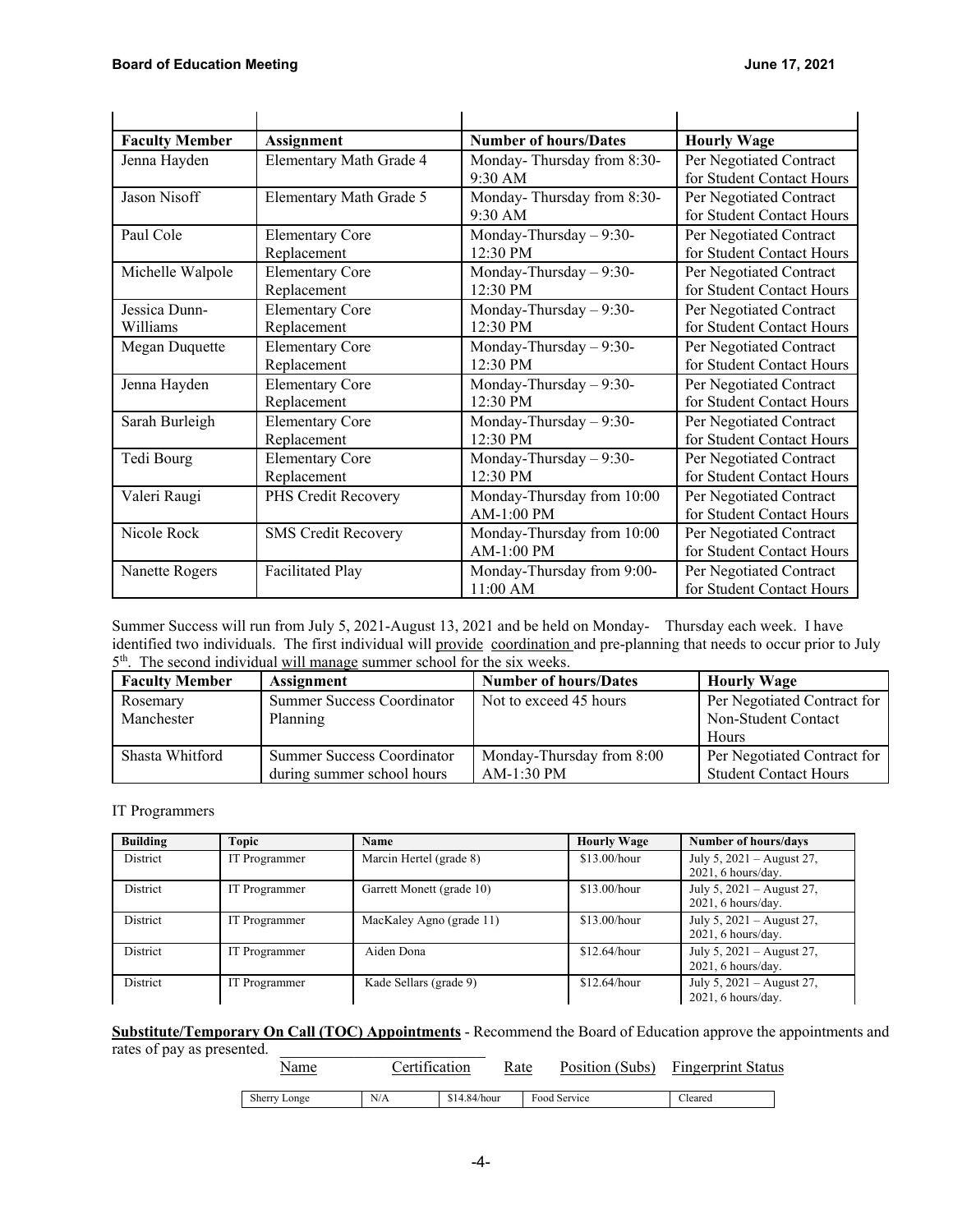| Peyton Sample | N/A | \$113/day    | Teacher                   | Cleared |
|---------------|-----|--------------|---------------------------|---------|
|               |     | \$88/day     | Teaching Assistant        |         |
|               |     | \$13.00/hour | Student Aide/Teacher Aide |         |
|               |     | \$17.90/hour | Tutor                     |         |

# **Leave of Absence**

Recommend the Board of Education approve an unpaid leave of absence for Emily Owens from May 12, 2021 through June 25, 2021.

Recommend the Board of Education approve an unpaid leave of absence for Sarah Randall from June 18, 2021 through June 25, 2021.

Recommend the Board of Education approve an unpaid leave of absence for Chesney Weeden from June 18, 2021 through June 25, 2021.

Recommend the Board of Education approve an unpaid leave of absence for Sarah Myer from November 15, 2021 through November 26, 2021.

# **Resignations/Retirements**

Recommend the Board of Education accept Lynne Sheehan's letter of retirement as LPN at Stafford Middle School, effective June 26, 2021.

Recommend the Board of Education accept Nieves Abad's letter of resignation as Typist for the Athletic Department, effective June 23, 2021.

Recommend the Board of Education accept Emily Beach's letter of resignation as Elementary Teacher at Momot Elementary, effective July 1, 2021.

#### **Business**

# **Reports for Board of Education Information**

The following are presented for Board of Education information: Middle School Extraclassroom Activity Report (May 2021) High School Extraclassroom Activity Fund Report (May 2021) Summary of Budget Transfers for the month ending May 2021 under \$25,000 Summary of Monthly Wire Transfers (May 31, 2021) Food Service Profit & Loss Statement (May 2021) Budget Status Report (May 31, 2021) Revenue Status Report (May 31, 2021)

# **Treasurer's Report**

Recommend the Board of Education accept the May 31, 2021Treasurer's Report as presented in *Appendix II*.

**Motion Carried: 9-0**

# **New Business**

**Business** 

# **Memorandum of Agreement (MOA) – Administrative Council**

It was moved by Mr. Morris, seconded by Mr. Hall to recommend the Board of Education approve a MOA with the Plattsburgh Administrative Council regarding the treatment, on a non-precedent setting basis, of certain unused vacation days.

**Motion Carried: 9-0**

#### **Memorandum of Agreement (MOA) – CSEA**

It was moved by Mr. Wachtmeister, seconded by Mr. Hall to recommend the Board of Education approve a MOA with the CSEA Unit 6468 regarding the treatment of salaries/pay rates which fall below the equivalent substitute rate.

#### **Exempt Salaries**

It was moved by Mr. Hall, seconded by Mrs. Goerlitz to recommend the Board of Education approve the following 2021-22 exempt salaries, as well as a \$500 one-time, non-base adjusting individual payment of \$500 and an amendment to each individual's contract terms allowing for a 50% discount of non-resident children's tuition cost.

Wanda Koehler \$33,120 Christine Le Clair \$41,709 Kristina LaDuke \$98,623

**Motion Carried: 9-0**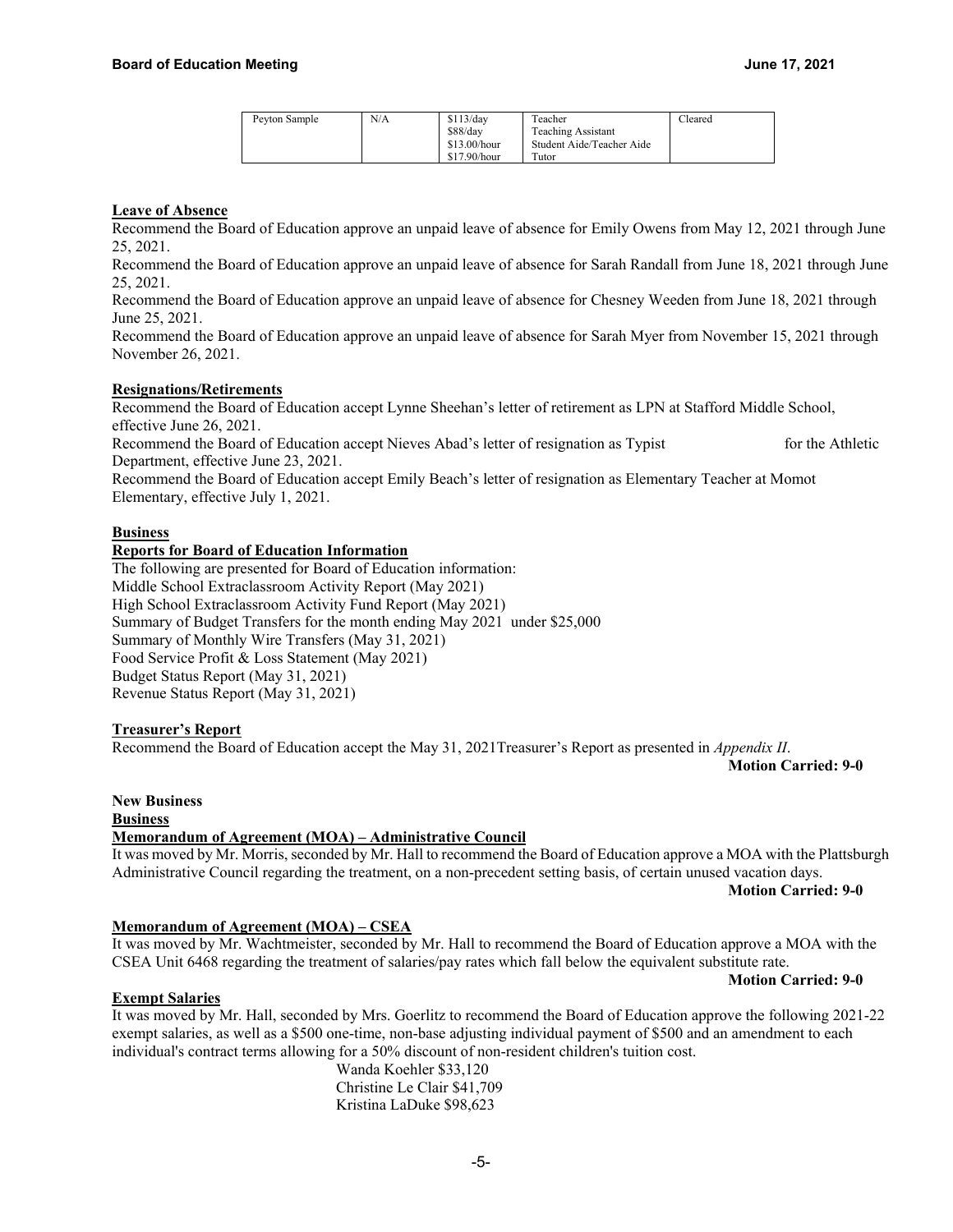Katie Palkovic \$48,902 Dawn Stetz \$78,232 Dawn Stetz (Clerk) \$5,242 **Motion Carried: 9-0**

#### **Federal Funding Recovery Plan**

It was moved by Mr. Wachtmeister, seconded by Mr. Hall to recommend the Board of Education approve the first draft of the PCSD Federal Funding Recovery Plan. **Motion Carried: 9-0** 

## **Response to Intervention Plan (RTI)**

It was moved by Mr. Sherman, seconded by Mr. Lacey to recommend the Board of Education approve the Response to Intervention Plan (RTI) – September 2021 – June 2024. **Motion Carried: 9-0** 

#### **Increase in 2020-2021 Budget**

It was moved by Mr. Marino, seconded by Mr. Hall to recommend the Board of Education increase the 2020-21 budget by the following amounts:

> \$331,666 – Grant CARES ACT(ESSER) \$87,891 – Grand CARES ACT(GEER) **Motion Carried: 9-0**

**Tenure Appointments** – It was moved by Mr. Marino, seconded by Mr. Morris to recommend the Board grant tenure for:

| <b>EMPLOYEE</b>  | <b>AREA</b>               | <b>SCHOOL</b> | <b>EFFECTIVE DATE</b> |
|------------------|---------------------------|---------------|-----------------------|
|                  |                           |               | <b>DATE</b>           |
| Kristin Branon   | <b>Elementary Teacher</b> | Oak           | September 1, 2021     |
| Jennifer LeCuyer | <b>Elementary Teacher</b> | Momot         | September 1, 2021     |
| Bailey Fregeau   | Speech                    | Momot         | September 8, 2021     |
| Kelly Cooper     | School Counselor          | Momot         | September 1, 2021     |
| Courtney McGowan | <b>Elementary Teacher</b> | Momot         | September 1, 2021     |
| Parker Carpenter | English Teacher           | SMS/PHS       | September 1, 2021     |
| Samantha Trudeau | <b>Elementary Teacher</b> | <b>SMS</b>    | September 1, 2021     |
| Stephanie Boutin | English Teacher           | <b>PHS</b>    | September 1, 2021     |

# **Motion Carried: 9-0**

# **Concluding Reports and Remarks Superintendent's Reports/Remarks**

- Graduation Update the Superintendent gave updates on high school graduation, stating it will be held at the high school on June  $25<sup>th</sup>$  at 6:00 p.m. He invited all Board members.
- Superintendent Lebrun presented Mrs. Goerlitz, Mrs. Boise and Mr. Marino with parting gifts, thanking them for their years of service.

# **Board Member Reports/Remarks**

Mr. Marino stated he enjoyed 8 years being on the board and hopefully we all worked together for the good of the students.

Mr. Sherman said it was a pleasure to work with the three board members leaving us and thanked them for their work.

Mr. Morris thanked the three board members for the time they dedicated and for always putting students first. It's been a joy Working with you and on a person level, thank you for being a friend.

Mrs. Goerlitz thanked everyone, it's been a joy working with you and for the kids.

Mr. Rosenbaum echoed the thank you's to the board members leaving and thanked the Board for welcoming him and his questions.

Mr. Hall echoed the comments being made and that it has been an honor and pleasure working with the board members thanked them for their service.